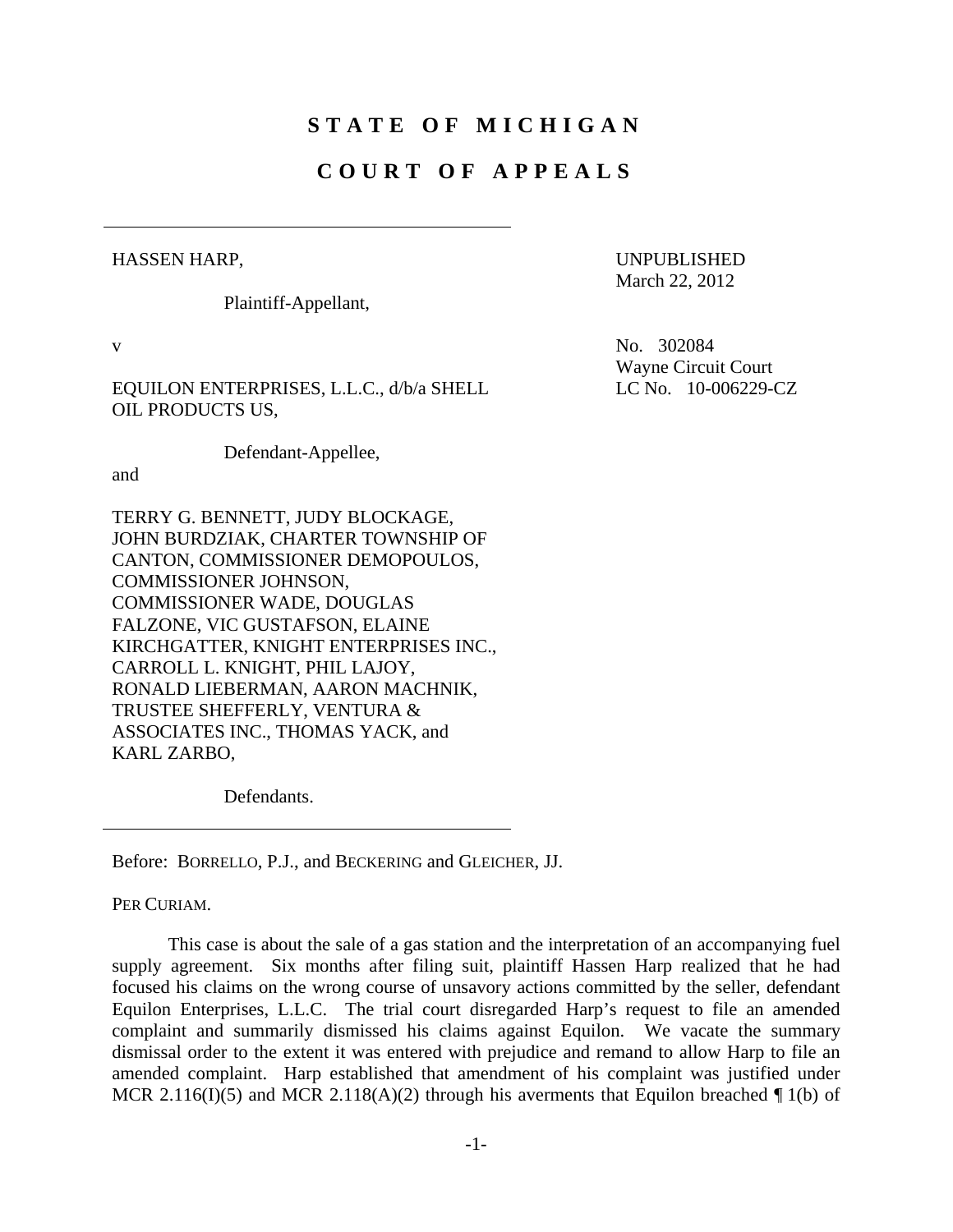the September 2004 "Amendment to Retail Sales Agreement" by exercising in bad faith its "sole discretion" to determine whether "market area pricing" was warranted. We affirm the trial court's order in all other respects.

#### I. BACKGROUND

 Equilon was a large corporate entity that purchased raw fuel, refined it and shipped it to Shell gas stations across the nation. Equilon also owned many Shell gas stations, which it leased to individual franchisees.<sup>1</sup> Harp began leasing the Shell gas station on the corner of Michigan Avenue and Lotz Road in Canton Township from Equilon in 1994. Under the triennial lease agreements, Harp agreed to sell only Shell-brand gasoline and to purchase its gasoline inventory solely from Equilon.

 In 2004, Equilon decided to sell the subject Shell station. Pursuant to the parties' 2000 renewed lease agreement, Equilon extended a sale offer to Harp in May 2004. Harp agreed to purchase the Shell station for \$1,374,000. As a condition of the sale, Equilon required Harp to enter a 10-year fuel supply agreement (FSA) under which Harp was bound to purchase only Shell-brand gasoline and to do so only through Equilon. The FSA provided that Harp would purchase 192,000 gallons of gasoline each month, a significant increase over its previous fuel purchase quotas. The parties entered a special agreement regarding fuel pricing under the FSA—the "Amendment to Retail Sales Agreement"—which provided in relevant part:

 (a) Retailer shall pay Seller for the Products the Shell **marketer tank wagon price<sup>[2]</sup>/Shell's terminal rack price<sup>[3]</sup> in effect at the time loading** commences at the Plaint for the place of delivery **plus \$0.02 plus freight** . . . . [Emphasis in original.]

 (b) *If Seller determines, in its sole discretion, that market conditions warrant the use of market area pricing*, upon notification to Retailer and for as long as such market conditions exist, Retailer shall pay Seller's price in effect for Retailer's Station in the geographic market or trading area established by Seller at the time of Seller's delivery to Retailer. [Emphasis added.]

 $\overline{a}$ 

<sup>1</sup> Equilon was created by Shell, Texaco and Saudi Aramco and has since been dissolved. See <http://www.equilonmotivaequiva.com/> (accessed February 29, 2012).

<sup>&</sup>lt;sup>2</sup> "Marketer tank wagon price" is the price at which a "company or person that retails  $\dots$  motor fuels" as a middleman sells gasoline "to a retail outlet." American Business Brokers, *Glossary of Gas Station and Convenience Store Terms*, available at <http://www.abbunitedstates.com/ glossary\_gas\_convenience.asp> (accessed on February 29, 2012).

<sup>&</sup>lt;sup>3</sup> "Rack price" is the price at which "[I]arge multinational oil companies" "and independent refineries sell branded or unbranded gasoline to" local suppliers. "It is related to commodity spot price, but adjusted for transportation, overhead, and profit." *Id.*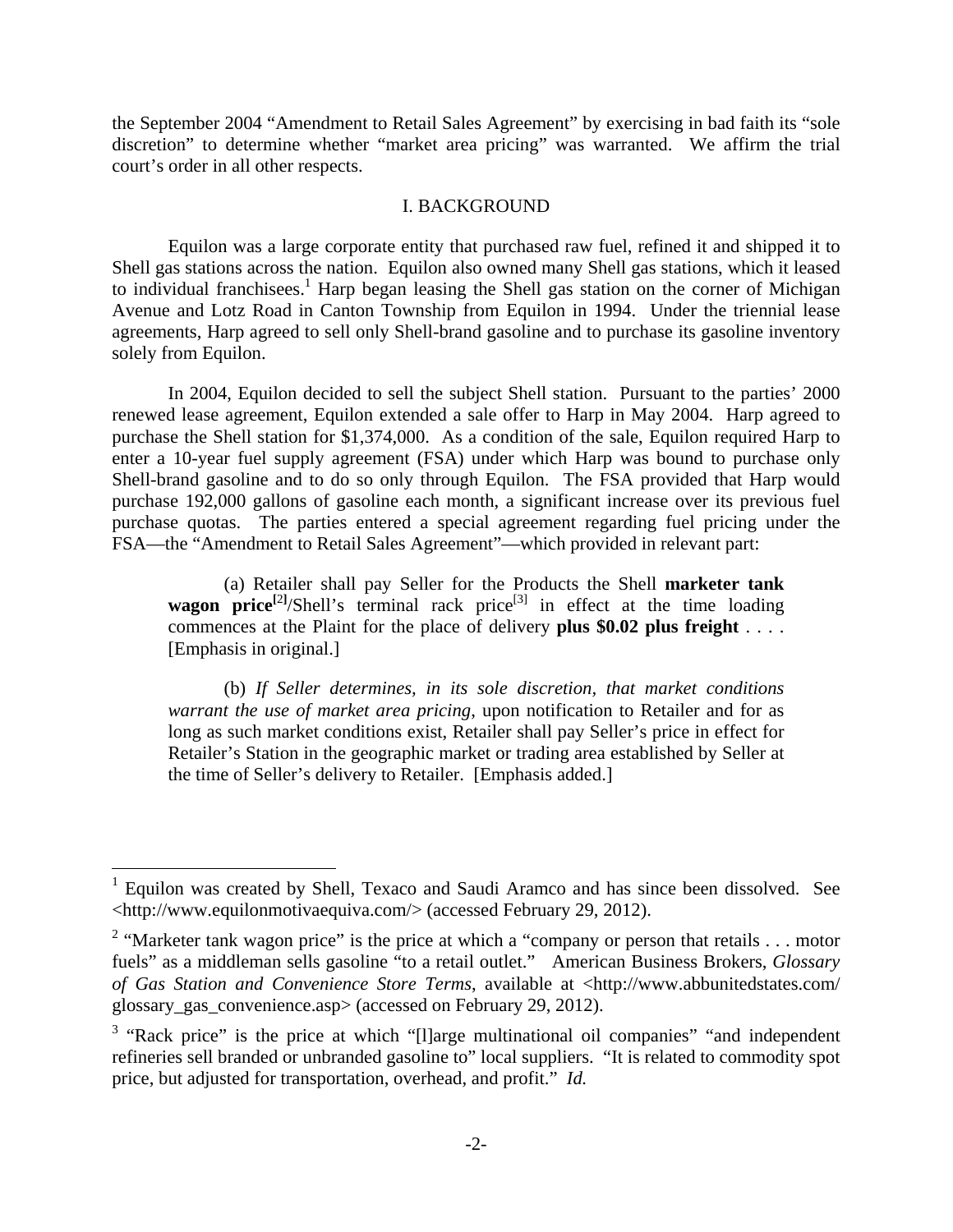After servicing the contract for about a year, Equilon assigned the FSA to a "jobber,"<sup>4</sup> True North Energy. In the years following his purchase of the Shell station, Harp's business languished. His fuel sales declined dramatically and he eventually filed for bankruptcy.

 Harp initially blamed his faltering business on the construction of a Sunoco gas station on neighboring property by former defendant Knight Enterprises. In 2002, Knight approached Canton Township officials with a plan to construct the Sunoco station and sought a special land use permit. Unlike most gas stations, Knight's Sunoco station would not be located at an intersection; it would be built on Michigan Avenue, one lot east of Harp's Shell station. Westbound Michigan Avenue traffic would reach the Sunoco station before reaching the Shell. Moreover, Knight sought to construct a service drive from Lotz Road, along the border of the Shell station property to the Sunoco station, thereby diverting Lotz Road traffic to the Sunoco. The Township notified Equilon of Knight's proposal and each public hearing, but Equilon failed to forward this information to its tenant, Harp. Equilon neither responded to the Township nor appeared at any of the hearings. Absent any objection, the Township granted Knight a special land use permit.

 Harp claimed that he entered the purchase agreement negotiations with Equilon in 2004 ignorant of the looming Sunoco station. Yet, Harp sought an independent appraisal of the property in 2003. The appraisal report included a photograph of the Sunoco "gas station/truck stop," which was already under construction. The report also stated, "In the case of the subject there was; [sic] . . . most importantly, a brand new Sunoco gas station/truck stop (with food service) under construction adjacent to and wrapping around the subject." The parties secured a second appraisal during the 2004 sale negotiations. That report noted, "To the east of the subject a mixed use Sunoco Gas Station/Arby's Restaurant is being constructed. This new station/Arby's is expected to be competition for the subject . . . ."

 Harp did not file suit until June 2, 2010. His complaint focused on Equilon's failure to take any action to oppose Knight's request for a special land use permit or to notify Harp so he could protect his own interests. Harp asserted that Equilon's failures violated the parties' 2000 lease and FSA. Harp further contended that Equilon withheld information about the Knight Sunoco station proposal to artificially inflate the Shell station's value and influence Harp's decision to purchase.<sup>5</sup>

 $\overline{a}$ 

 $4 \text{ A}$  "jobber" is "[a] local company that owns or supplies properties with petroleum products obtained from local supply points." *Id.*

<sup>&</sup>lt;sup>5</sup> Harp also levied several claims against Canton Township and individual township trustees and planning commissioners, challenging their approval of the special land use permit. Harp filed various claims against the individuals and business entities responsible for the Sunoco station. Harp also sought unjust enrichment, exemplary damage, negligence and fraudulent concealment claims against Equilon. Those claims were all dismissed by stipulation or summarily dismissed with prejudice by the trial court and Harp does not challenge those dismissals.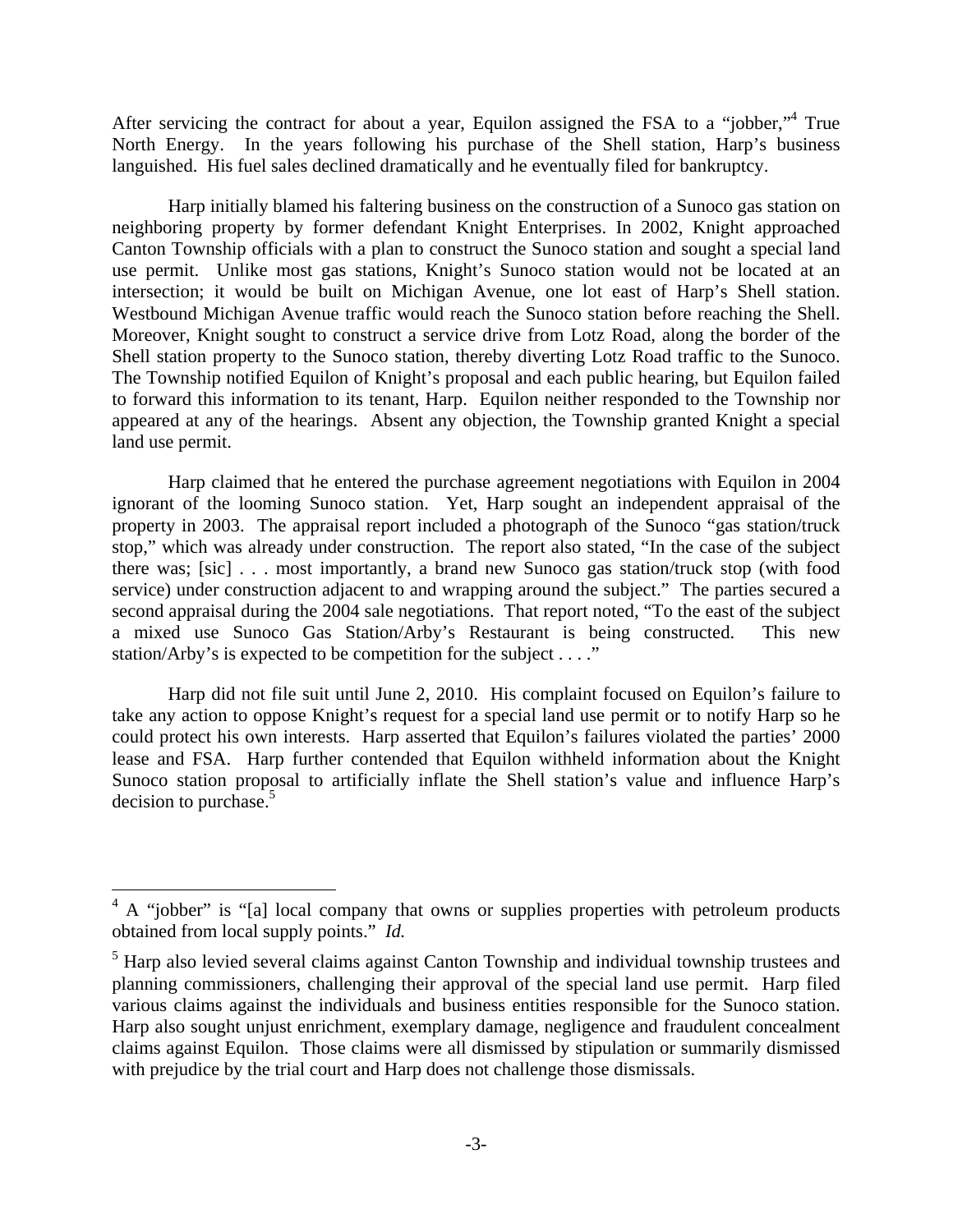Harp asserted claims of fraud and breach of the implied covenant of good faith and fair dealing related to the 2000 lease and the 2004 purchase agreement/FSA. In the general factual allegations, Harp averred that Equilon made the sale of the gas station contingent upon Harp's acceptance of the 10-year FSA under which Harp would be penalized for failing to meet his monthly fuel-purchase quota. Harp asserted that he was ignorant of the impending Sunoco station when he signed the FSA. Harp claimed that his sales "plummeted" after the February 2006 opening of the Sunoco.

 In relation to his fraud claim, Harp exclusively contended that Equilon intentionally withheld information about the impending Sunoco station when negotiating the 2004 land purchase agreement, thereby falsely inflating the value of the property. In relation to the claimed breach of the implied covenant of good faith and fair dealing, Harp asserted that a duty arose from the 2000 lease and the 2004 purchase agreement/FSA. Harp alleged that Equilon breached that duty by intentionally and wrongfully "failing to challenge and/or object to Special Land Use approval," failing to take any action to prevent the approval in 2002, and failing to alert Harp of the same. Harp accused Equilon of withholding this material information that affected "the present and future value of the" property and business assets thereby inducing Harp to pay significantly more than the property was worth. Harp also accused Equilon of inducing him to sign the 10-year FSA in 2004, knowing that Harp "would be unable to meet the [192,000-gallon monthly] quota because of the" impending construction of the Sunoco station.

 Equilon sought summary disposition of Harp's fraud and breach of implied covenant claims under MCR 2.116(C)(7) (release),  $^{6}$  (C)(8) (failure to state a legally cognizable claim), and (C)(10) (failure to create a genuine issue of material fact). Relevant to the arguments now before us, Equilon argued that any claims arising directly or indirectly from the 2000 lease or FSA were barred by a mutual release entered by the parties in connection with the 2004 sale. Equilon noted that any claims founded on Harp's alleged ignorance of the impending Sunoco station must fail as the record evidence established that Harp was on notice months before the purchase negotiations began. Equilon further argued that Michigan does not recognize a claim for breach of the implied covenant of good faith and fair dealing.

 Harp responded on December 6, 2010, and for the first time, based his claim of loss on Equilon's breach of its duty to employ good faith and fair dealing when exercising its sole discretion to apply "market area pricing" (MAP) under the 2004 FSA. According to Harp, MAP is not based on Equilon's actual costs; it is calculated by considering competitive factors, such as local competitors' pump prices. Fuel prices calculated using MAP may be higher or lower than the supplier's actual costs. "Rack price," on the other hand, includes the supplier's desired profit and is therefore generally higher than MAP-calculated prices. Harp asserted that, under the lease agreement, Equilon had always sold him gasoline at MAP-calculated rates. Harp claimed that Equilon often reduced or eliminated its own profit margin to sell fuel based on MAP when it owned the Shell station because it had a vested interest in the station's success. Fearing that

 $\overline{a}$ 

<sup>&</sup>lt;sup>6</sup> Equilon also raised the statutes of limitations as a ground for reversal, which was rejected by the trial court.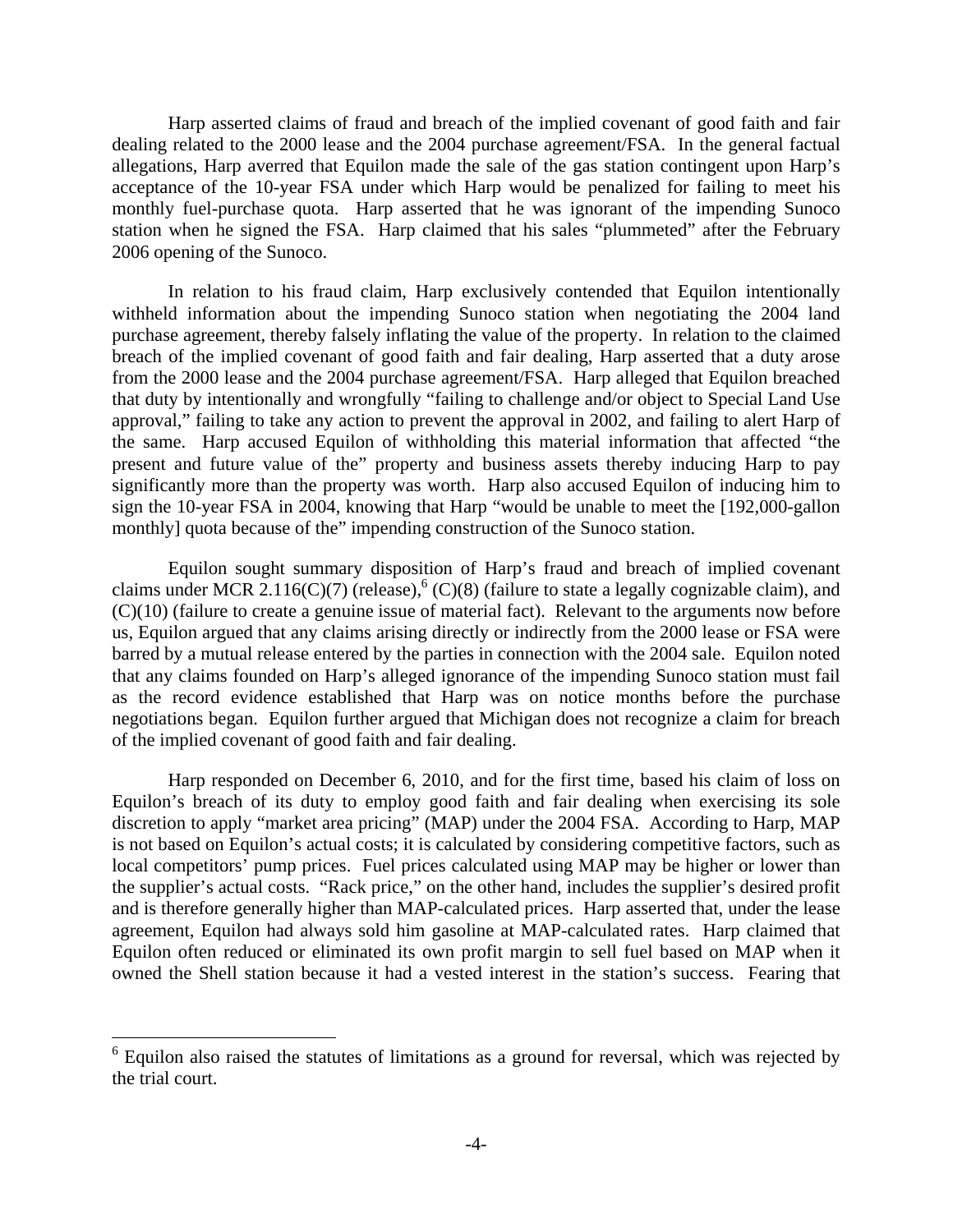Equilon would discontinue this practice after the sale, Harp allegedly negotiated the contract terms ensuring that Equilon would provide fuel at no greater than rack price and continue to provide fuel at MAP prices whenever possible. Harp asserted that Equilon representatives verbally assured him that it would continue to apply MAP as a general practice despite the contractual provision leaving this decision in Equilon's sole discretion.

 Harp accused Equilon of intentionally selling the FSA to True North knowing that True North was a jobber that could not calculate prices with MAP (True North had to sell the fuel over MAP in order to remain in business). As a result, Harp was required to purchase gasoline from True North at the often more expensive rack price. Essentially, Harp accused Equilon of knowingly misrepresenting its intentions during the land sale negotiations and quickly arranging for a more profitable plan when the deal was sealed, thereby violating its covenant of good faith and fair dealing. Harp also filed a counter-motion for summary disposition pursuant to MCR  $2.116(I)(2)$ , stating that "as a matter of law[,] Equilon's failure to continue [MAP] and subsequent assignment of the Plaintiff's [FSA] to a jobber it knew did not engage in [MAP] violated the implied duty of good faith and fair dealing inherent in Equilon's self-reserved discretion to apply [MAP]."

 The circuit court granted summary disposition in Equilon's favor. The court dismissed Harp's breach of the implied covenant of good faith and fair dealing claim pursuant to MCR  $2.116(C)(8)$  as that cause of action is not recognized in Michigan. The court dismissed Harp's fraud action pursuant to MCR 2.116(C)(10) as the evidence conclusively established that Harp was on notice that the Sunoco gas station would be built months before he signed the gas station purchase agreement. The court determined that Harp had not raised his claims regarding fuel prices in his complaint and declined to find any breach of good faith in that regard. The court also rejected Harp's assertion that he raised a violation of the 2000 lease/FSA in his complaint.

#### II. STANDARD OF REVIEW

 We review de novo a trial court's resolution of a motion for summary disposition. *Coblentz v Novi*, 475 Mich 558, 567; 719 NW2d 73 (2006). Summary disposition is appropriate under MCR  $2.116(C)(7)$  when the claims are barred by a settlement or release entered between the parties. "When determining whether a motion for summary disposition brought pursuant to MCR 2.116(C)(7) was properly decided, we consider all documentary evidence and accept the complaint as factually accurate unless affidavits or other documents presented specifically contradict it." *Shay v Aldrich*, 487 Mich 648, 656; 790 NW2d 629 (2010).

 A motion under MCR 2.116(C)(8) "tests the legal sufficiency of the claim on the pleadings alone to determine whether the plaintiff has stated a claim on which relief may be granted." *Spiek v Dep't of Transportation*, 456 Mich 331, 337; 572 NW2d 201 (1998). When considering a party's motion under (C)(8), the court must construe the pleadings in the light most favorable to the nonmovant. *Maiden v Rozwood*, 461 Mich 109, 119; 597 NW2d 817 (1999).

A motion under MCR  $2.116(C)(10)$  tests the factual sufficiency of the complaint. In evaluating such a motion, a court considers the entire record in the light most favorable to the party opposing the motion, including affidavits, pleadings, depositions, admissions, and other evidence submitted by the parties.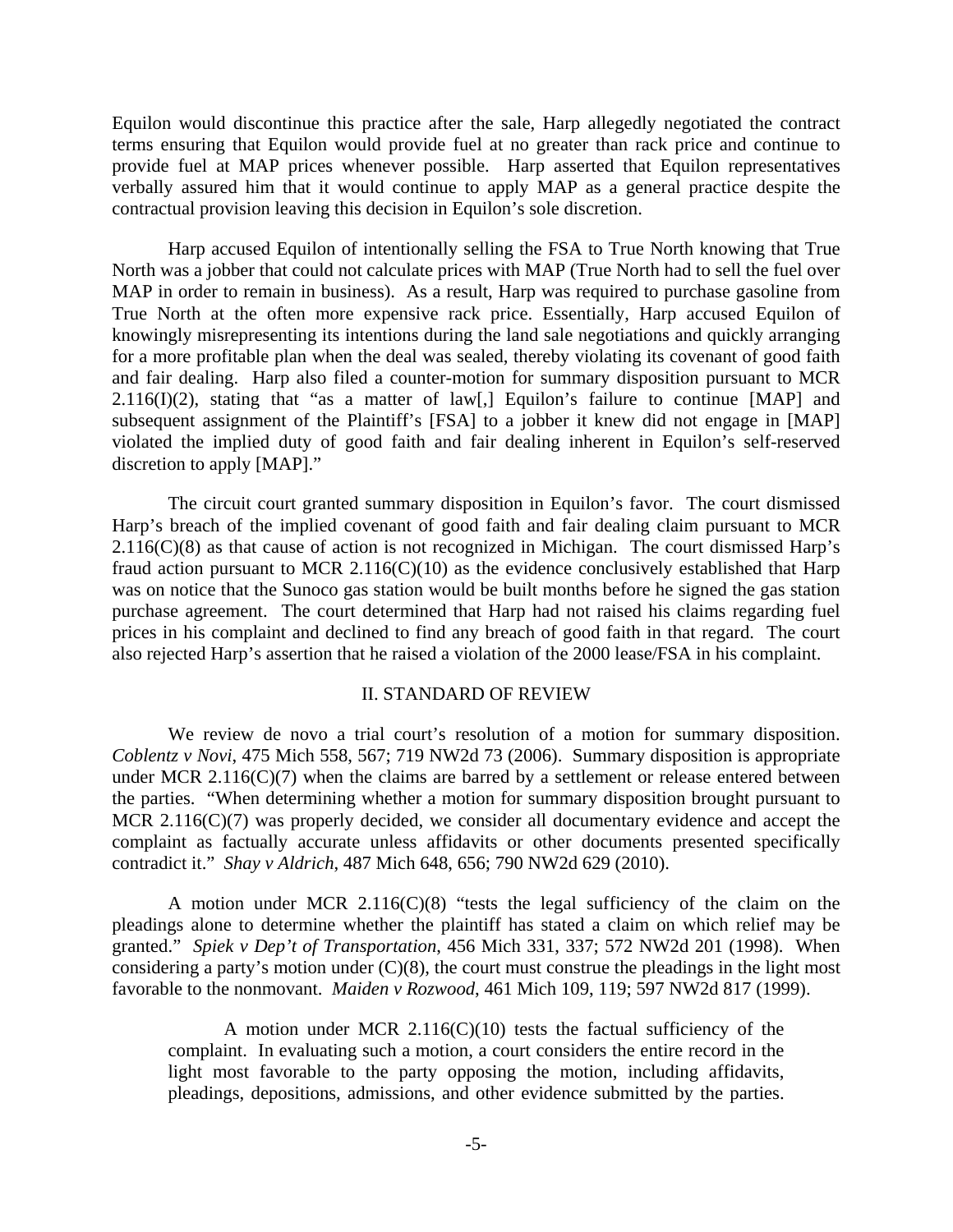Where the proffered evidence fails to establish a genuine issue regarding any material fact, the moving party is entitled to judgment as a matter of law. [*Corley v Detroit Bd of Ed*, 470 Mich 274, 278; 681 NW2d 342 (2004) (quotation marks and citations omitted).]

Summary disposition is warranted under MCR 2.116(I)(2) "[i]f it appears to the court that the opposing party, rather than the moving party, is entitled to judgment  $\dots$ ."

#### III. ANALYSIS

 Harp does not challenge the trial court's dismissal of his claims rooted in Equilon's failure to disclose the impending construction of the Knight Sunoco station. Indeed, any such challenges would lack merit given the record evidence that Harp was on notice by September 2003, eight months before the purchase negotiations began, that the Sunoco station was under construction. At issue in this appeal is Equilon's conduct in regard to the 2004 FSA.

## A. Trial Court Erroneously Failed to Address Harp's Motion to Amend

 Harp challenges the trial court's dismissal of his claims without any discussion of Harp's request to file an amended complaint. In his sur-reply to Equilon's motion for summary disposition, Harp challenged dismissal based on his FSA-related arguments. Harp continued, "To the extent the Court dismisses any claim . . . or finds that the Plaintiff has not adequately pled any of the claims herein asserted, the Plaintiff respectfully requests leave to amend the Complaint pursuant to MCR 2.118." The circuit court failed to address this request.

MCR 2.118(A)(2) states: "[A] party may amend a pleading only by leave of the court or by written consent of the adverse party. Leave shall be freely given when justice so requires." MCR 2.116(I)(5) further provides that, when the court dismisses a party's claims pursuant to MCR 2.116( $C(8)$ , (9) or (10), "the court shall give the parties an opportunity to amend their pleadings as provided by MCR 2.118, unless the evidence then before the court shows that amendment would not be justified." "[A]mendment is generally a matter of right, rather than grace." *Lane v KinderCare Learning Ctrs, Inc*, 231 Mich App 689, 697; 588 NW2d 715 (1998). An amendment is not justified, however, when the party has engaged in undue delay, acted in bad faith or with a dilatory motive, or repeatedly failed to cure pleading deficiencies despite prior opportunities to amend; when allowing an amendment would cause undue prejudice to the nonmoving party; or when such amendment would be futile. *Sands Appliance Servs, Inc v Wilson*, 463 Mich 231, 239-240; 615 NW2d 241 (2000).

 We note that contrary to Equilon's suggestion, Harp was not required to file a freestanding motion for leave to file an amended complaint. Nothing in the court rules requires such a request to be raised in a separate pleading or motion. We also reject Equilon's complaint that Harp failed to specifically identify the claims he would assert in his amended complaint. Harp was exceedingly clear on the record that he would challenge Equilon's failure to employ MAP after the Shell station sale and its subsequent transfer of the 2004 FSA to a third party that could not employ MAP. Harp argued that he intended to prove that Equilon violated its duty to exercise its vast retention of discretion in good faith.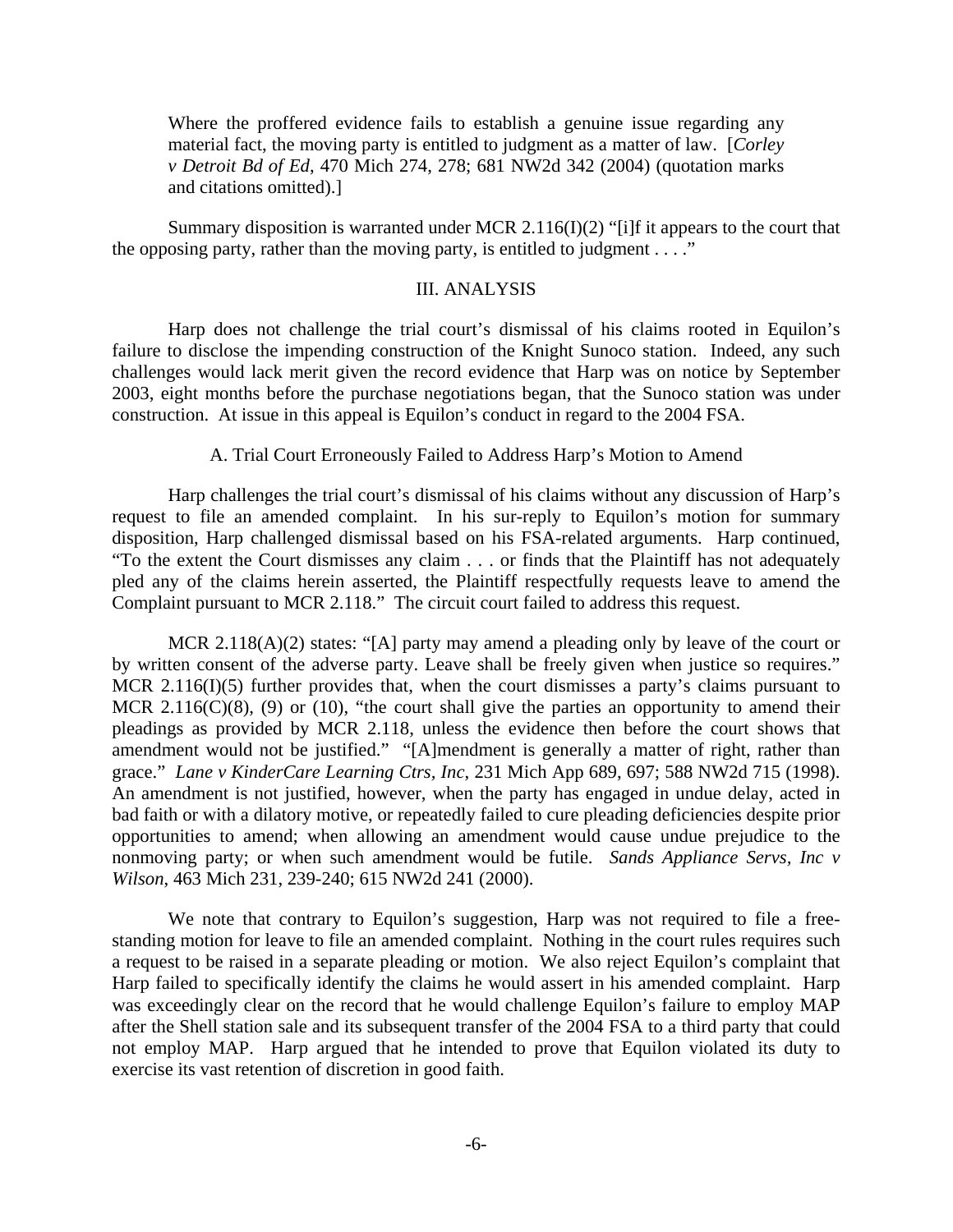There is no evidence of undue delay, bad faith, dilatory tactics, failure to cure deficiencies, or the potential of undue prejudice to Equilon. Moreover, as we find below, Harp's proposed amendments to his claims would not be futile. Amendment of Harp's complaint was therefore "justified" and should have been freely granted as "justice so require[d]." MCR  $2.116(I)(5)$ ; MCR  $2.118(A)(2)$ . On remand, the trial court is directed to allow Harp the opportunity to amend his complaint to include his claims related the 2004 FSA.

#### B. Harp's Claims Related to the 2004 FSA Are Not Futile

 The 2004 FSA specifically provided that Harp was guaranteed rack price plus two cents plus freight. The FSA gave Equilon sole discretion to decide whether to calculate rates using MAP. Given the plain language of the FSA, Harp cannot rely upon the verbal assurances of Equilon representatives to support his claimed entitlement to MAP-calculated rates. *Hamade v Sunoco, Inc*, 271 Mich App 145, 166-167; 721 NW2d 333 (2006) (stating that extrinsic evidence may not be used to alter or contradict a contract's plain and unambiguous terms). Moreover, the 2004 FSA plainly states that it "cancels and supersedes all prior and contemporaneous representations, inducements, agreements, commitments, and undertakings with respect to the subject matter of this Agreement" and that it "may be amended or supplemented only in writing." An express merger or integration clause nullifies all prior or contemporaneous agreements of the contracting parties. *Id.*; *UAW-GM Human Resource Ctr v KSL Recreation Corp*, 228 Mich App 486, 493-496; 579 NW2d 411 (1998). Harp's proposed claims, however, do not rely solely on the alleged verbal assurances made by Equilon representatives. Harp also claims that Equilon acted in bad faith and did not engage in fair dealing when deciding whether MAP-calculated rates should be applied.

 "An amendment is futile where, ignoring the substantive merits of the claim, it is legally insufficient on its face." *Hakari v Ski Brule, Inc*, 230 Mich App 352, 355; 584 NW2d 345 (1998). Amended claims are also futile when the plaintiff seeks to add theories "that had essentially already been dismissed by the trial court." *Casey v Auto-Owners Ins Co*, 273 Mich App 388, 401; 729 NW2d 277 (2006). Stated another way, "[a]n amendment is futile if it merely restates the allegations already made or adds allegations that still fail to state a claim." *Lane*, 231 Mich App at 697. The claims Harp seeks to raise against Equilon are not repetitive of the claims already dismissed by the trial court. Moreover, the proposed claim is legally cognizable on its face.

 As noted, ¶ 1(b) of the 2004 FSA provides, "If Seller determines, in its sole discretion, that market conditions warrant the use of [MAP]," then Equilon may choose to employ that pricing method. Harp labels the violation of this provision as a breach of the implied covenant of good faith and fair dealing. As noted by Equilon and the trial court, Michigan does not recognize an independent tort-like action for the breach of this implied covenant. *Kewin v Massachusetts Mut Life Ins Co*, 409 Mich 401, 422-423; 295 NW2d 50 (1980); *Fodale v Waste Mgt of Michigan, Inc*, 271 Mich App 11, 35; 718 NW2d 827 (2006). But Harp is actually asserting a direct breach of Equilon's use of its sole discretion by acting in bad faith. That claim *is recognized* under Michigan law.

 In *Burkhardt v City Nat'l Bank of Detroit*, 57 Mich App 649, 652; 226 NW2d 678 (1975), this Court held that "[w]here a party to a contract makes the manner of its performance a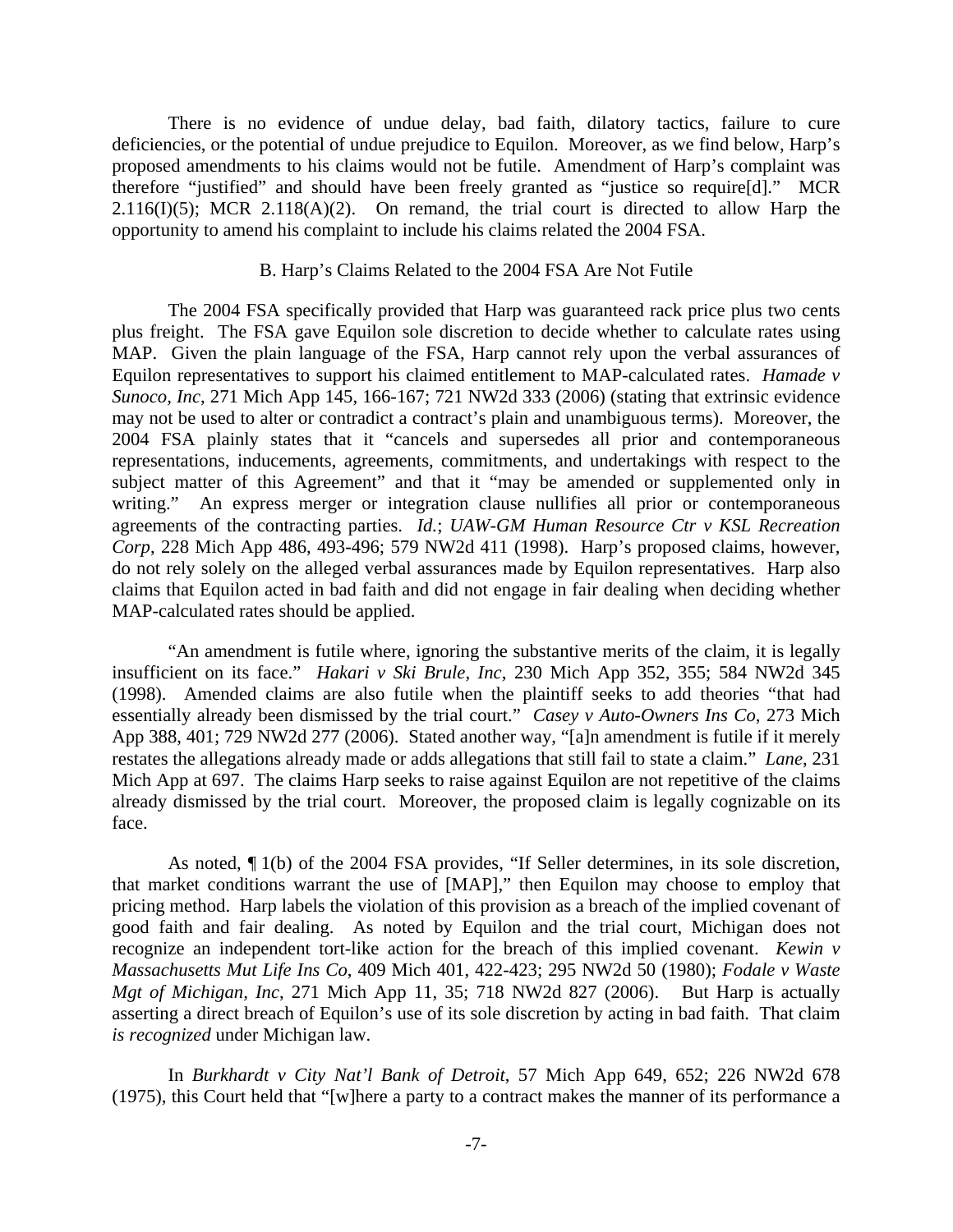matter of its own discretion, the law does not hesitate to imply the proviso that such discretion be exercised honestly and in good faith." The proviso applies only where the acting party "has unbridled discretion," not where the parties' contract provides conditions for the use of discretion. *Eastway & Blevins Agency v Citizens Ins Co of America*, 206 Mich App 299, 302- 303; 520 NW2d 640 (1994). The 2004 FSA imposes no limitations on Equilon's discretion in determining when the use of MAP is warranted. As there are no guidelines within the contract to govern Equilon's use of its sole discretion, Equilon had a legal duty to exercise that discretion "honestly and in good faith." This claim is facially cognizable and the trial court was required to permit Harp's amendment.

 Equilon argues in the alternative that, even had the court permitted Harp to amend his complaint, the court could have dismissed the claim pursuant to MCR 2.116(C)(10). Yet, the record evidence creates at least a genuine issue of material fact that Equilon breached its duty to employ its discretion honestly and in good faith. Equilon did not rebut Harp's assertion that Equilon had always calculated fuel rates using MAP while acting as Harp's landlord. Equilon also did not deny that it used MAP calculations for only one month after the sale of the Shell station. Harp averred that Equilon self-servingly discontinued MAP-calculated rates to increase its own profit margin fully understanding that Harp would be financially crippled by this decision. Equilon provided no alternative good-faith explanation for its actions. The implication is that Equilon had always been able to calculate rates using MAP and acted in bad faith when it suddenly and inexplicably stopped doing so.

 Equilon further argues that Harp's amended complaint would be futile because the 2004 FSA includes a shortened period of limitations and therefore Harp's claims would be dismissed pursuant to MCR 2.116(C)(7). Specifically,  $\P$ 16(c) of the 2004 FSA provides that Equilon would not be liable for claims arising out of the contract unless Harp provided written notice of his claim "within 180 days after the date on which the claim arose."

[P]arties to a contract may agree to a shortened period of limitations. An unambiguous contractual provision providing for a shortened limitations period is to be enforced as written unless the provision violates the law or public policy or is otherwise unenforceable under traditional contract defenses, including duress, waiver, estoppel, fraud, or unconscionability. [*Liparoto Constr, Inc v Gen Shale Brick, Inc*, 284 Mich App 25, 30; 772 NW2d 801 (2009).]

Harp contends that the shortened limitations period in the 2004 FSA is unenforceable because Equilon committed fraud by entering into the MAP contract term when it "never intended to honor" that provision. Harp also contends that the 180-day limitations period is unconscionable because he was an individual business owner who had leased the gas station for several years and was suddenly faced with a nonnegotiable contract to purchase the property. Accordingly, Harp was forced to either accept Equilon's terms or lose his gas station business.

 We note that Harp presented evidence from which a reasonable factfinder could determine that Equilon never intended to employ MAP-pricing under the contract and thereby fraudulently induced Harp's signature. Harp also presented Equilon's May 28, 2004 letter describing the terms of sale as nonnegotiable. However, Equilon failed to raise this defense in the trial court and the parties' appellate arguments in this regard are minimalistic. As such, we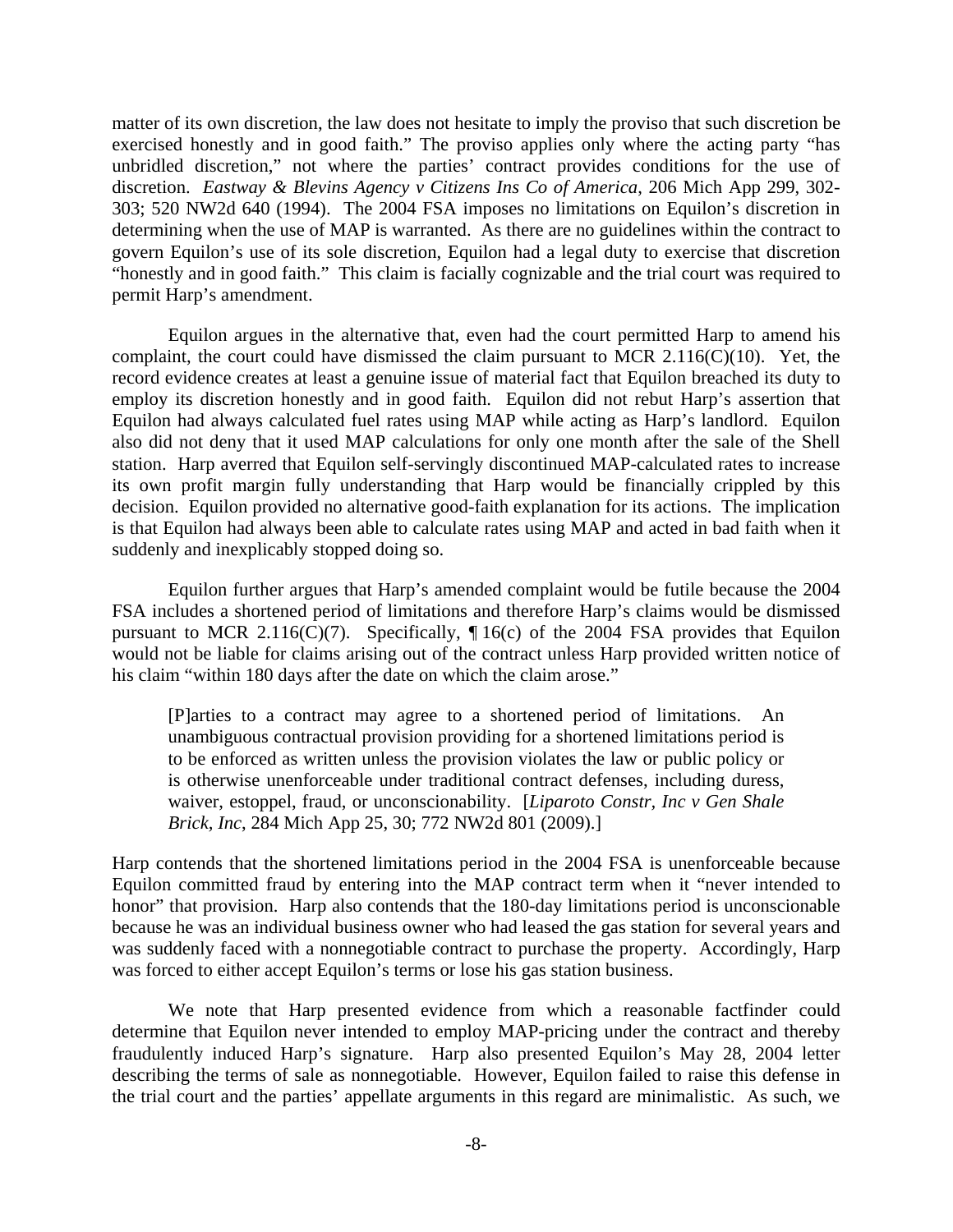are unable to resolve this issue as a matter of law. Equilon is free to raise this defense on remand to the circuit court and Harp would then be able to fully argue his contract defenses.

# C. Claims Based on 2000 Lease Agreement

 Harp also contends that the trial court erroneously determined that he had not included within his breach of the implied covenant of good faith and fair dealing count a claim based on the 2000 lease and FSA. At the summary disposition hearing, Harp argued that Equilon's duty was born in the 2000 agreements. The circuit court expressed its doubt that this argument was adequately made in the complaint and rejected Harp's reliance on various generalized allegations, asserting that the complaint was not specific enough to place Equilon on notice.

We disagree with the trial court's over-broad reading of the complaint. In Harp's "Breach of the Implied Covenant of Good Faith and Fair Dealing" count, he made the following allegations:

 185. Plaintiff leased and operated the Business from the Defendant Sellers for approximately ten (10) years pursuant to the Lease and Franchise Agreement.

\* \* \*

 188. The Lease and Franchise Agreement, Purchase Agreement, and Brand Covenant imposed duties of good faith and fair dealing between the Defendant Sellers and Plaintiff.

Harp cited as breaches of the 2000 lease and FSA Equilon's failure to do anything to prevent construction of Knight's proposed Sunoco station or to notify Harp so he could take action. Harp clearly asserted that Equilon breached a duty arising from the 2000 lease and FSA.

 It is irrelevant, however, whether the complaint was specific enough to notify Equilon of any claims based on the 2000 lease and FSA. Unlike Harp's claim related to Equilon's discretion under the 2004 FSA, Harp's claim that Equilon breached its duty to act in good faith by failing to react to the proposed Sunoco gas station is not based on any contract provision allowing Equilon to act in its sole discretion. This claim is therefore *not recognized* under Michigan law. *Kewin*, 409 Mich at 422-423; *Fodale*, 271 Mich App at 35. Ultimately, correction of the trial court's error could not resuscitate the claim as summary dismissal would have been appropriate under MCR 2.116(C)(8).

 Further, to the extent Harp now seeks to add claims related to Equilon's fuel-pricing system under the 2000 FSA, those claims are barred by MCR 2.116(C)(7). In August 2004, in connection with the sale of the Shell station, the parties signed the following release: "Each party hereby releases the other . . . from all claims and demands which each has against the other (whether or not now known to either party) arising directly or indirectly under, out of, or in connection with" the 2000 contracts. As the release precludes Harp's suggested amendments for violation of the 2000 agreements, those claims would be futile.